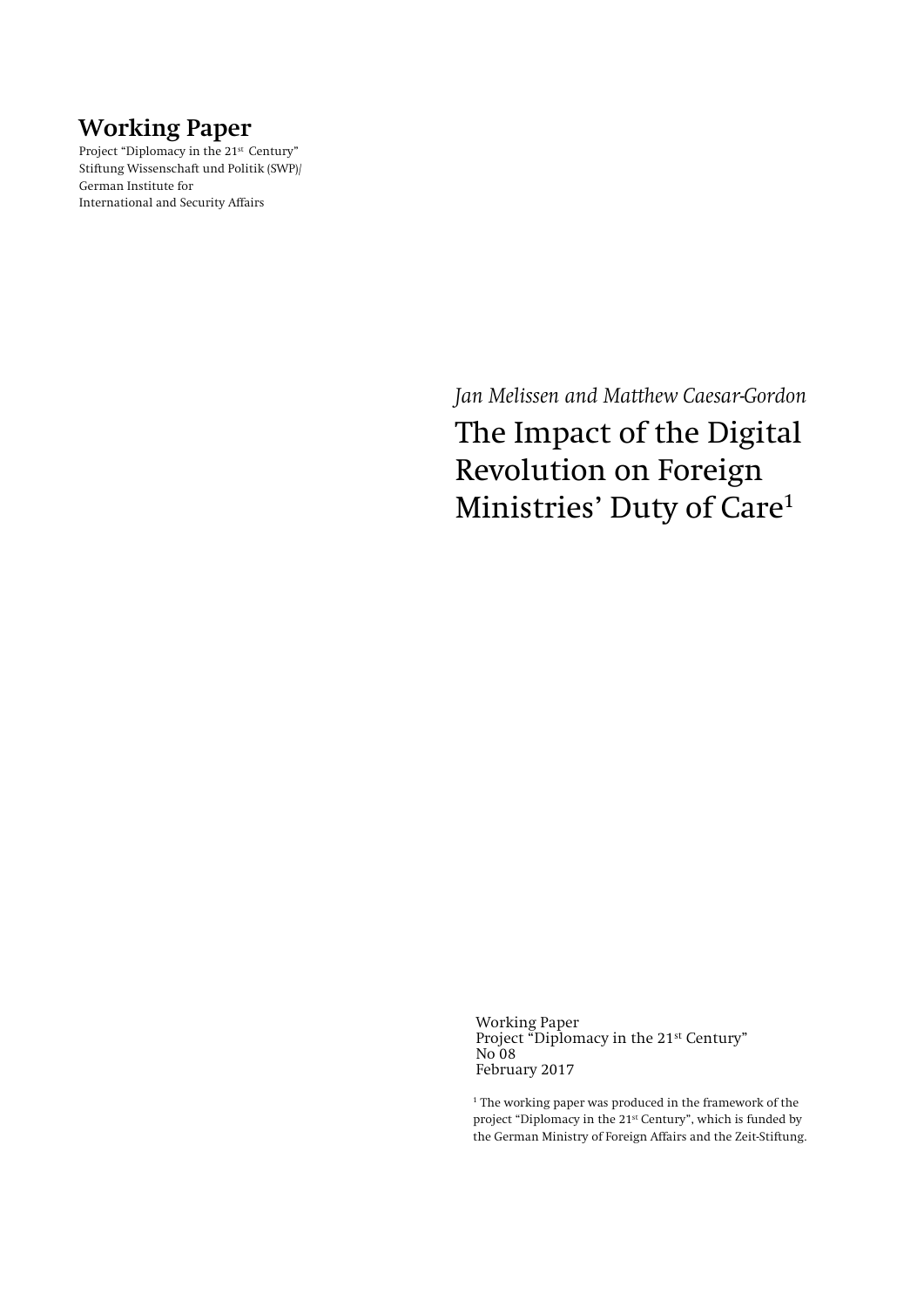# Table of Contents

| New dynamics between government and people 3 |
|----------------------------------------------|
|                                              |
|                                              |
|                                              |
|                                              |
|                                              |
|                                              |
|                                              |

**SWP** Stiftung Wissenschaft und Politik German Institute for International and Security Affairs

Ludwigkirchplatz 3-4 10719 Berlin Phone +49 30 880 07-0 Fax +49 30 880 07-100 www.swp-berlin.org [swp@swp-berlin.org](mailto:swp@swp-berlin.org)

SWP Working Papers are online publications of SWP's research divisions which have not been formally reviewed by the Institute. Please do not cite them without the permission of the authors or editors.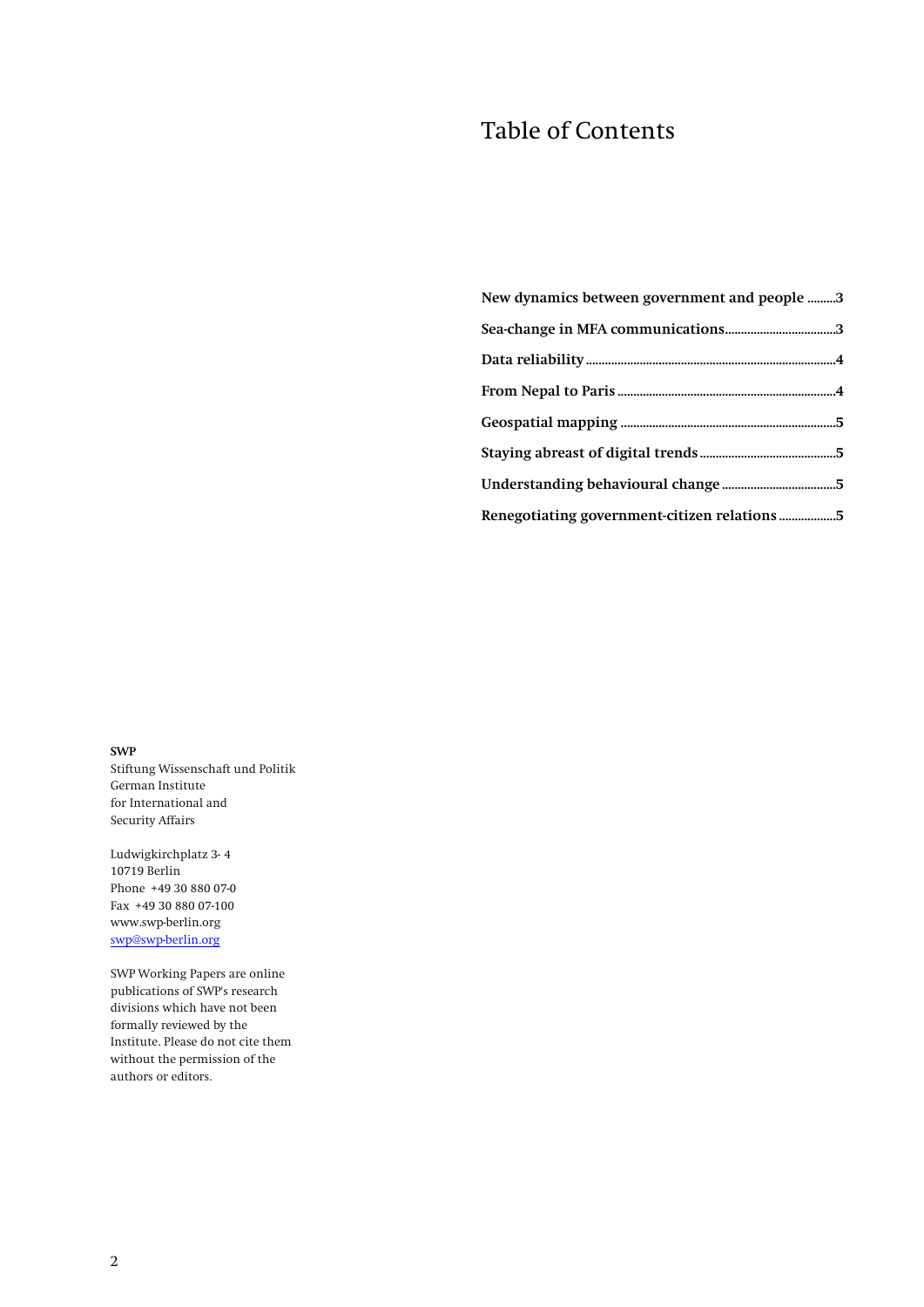#### **The Impact of the Digital Revolution on Foreign Ministries' Duty of Care <sup>2</sup>**

How are MFAs coping with helping people abroad in an increasingly online world? The "digital shift" in consular assistance reveals how the effectiveness and legitimacy of ministries of foreign affairs' (MFAs) are becoming more dependent on citizen participation. In the years ahead governments are likely to become more explicit in making the argument that a digitally literate or digitally native citizenry will assist government assistance to nationals abroad, and that nationals abroad should assume more responsibility for their own security**.** 

#### <span id="page-2-0"></span>**New dynamics between government and people**

For now, social media are lowering the threshold for citizens abroad who want their government to provide security through assistance which, to some extent, makes technology a driver for the "duty of care". But MFAs also see how digital tools can be of assistance in responsabilizing individuals. In the meantime, changing conceptions of citizenship may result in people trapped in crisis situations seeing themselves as empowered contributors rather than mere recipients of government assistance.

Trends in government assistance to nationals overseas - single cases and those concerning people trapped in *en masse* crises point to an evolution in the relationship between subjects and objects of government assistance. Technological change is offering greater exchange potential via new tools and platforms. They are shaping a new environment in which citizens and government swap more information and in which government and citizens-turned-customers renegotiate the quality of their interaction.

Society, rather than government, is setting today's fast-evolving technological standard and digital technologies help recalibrate the balance of consular relations between MFAs and society. Empowering governments and people, digitization creates a new relationship dynamic that is colliding with old routines. The new environment offers opportunities for engaging with citizens in more active roles, and spotting openings for collaboration with civil society actors that compensate for limited resources and capabilities. Governments have an undiminished *moral* duty of care, but the customer profile is changing.

#### <span id="page-2-1"></span>**Sea-change in MFA communications**

In diplomacy digitization is first of all experienced as a change in the style and practice of communications. Top-down messaging at a pace set by government is unrealistic when the demands for assistance are, as a rule, coming in from the outside. Interestingly, direct dialogue between MFAs and citizens is much more common in the consular field than in public diplomacy. Governments are entering into direct, online conversations with citizens, although the bulk of electronic communication is still fairly traditional and usually relates directly to offline work. Real 'webcare' in the consular field is still rare.

The immediacy of the digital age is making consular diplomacy more political than ever before. Perceptions of inadequate or sluggish government assistance tend to go viral within minutes rather than hours. MFAs across the world have come to the conclusion that they need to engage with people via their privately used communication platforms rather than through government channels. The mere fact that digital media rank equally to official information channels is a sea-change in the history of communication by MFAs with a penchant for controlling information flows. But there is a lingering old-school reluctance to involve end-users in innovation. A good example is that most of the world's governments fail to depart from the outdated assumption that their citizens will voluntary register

**<sup>2</sup>** This argument has been extracted from: Jan Melissen/Matthew Caesar-Gordon, »"Digital Diplomacy" and the Securing of Nationals in a Citizen-Centric World«, in: *Global Affairs* 2 (October 2016) 3. This work was supported by the Research Council Norway under grant number 238066.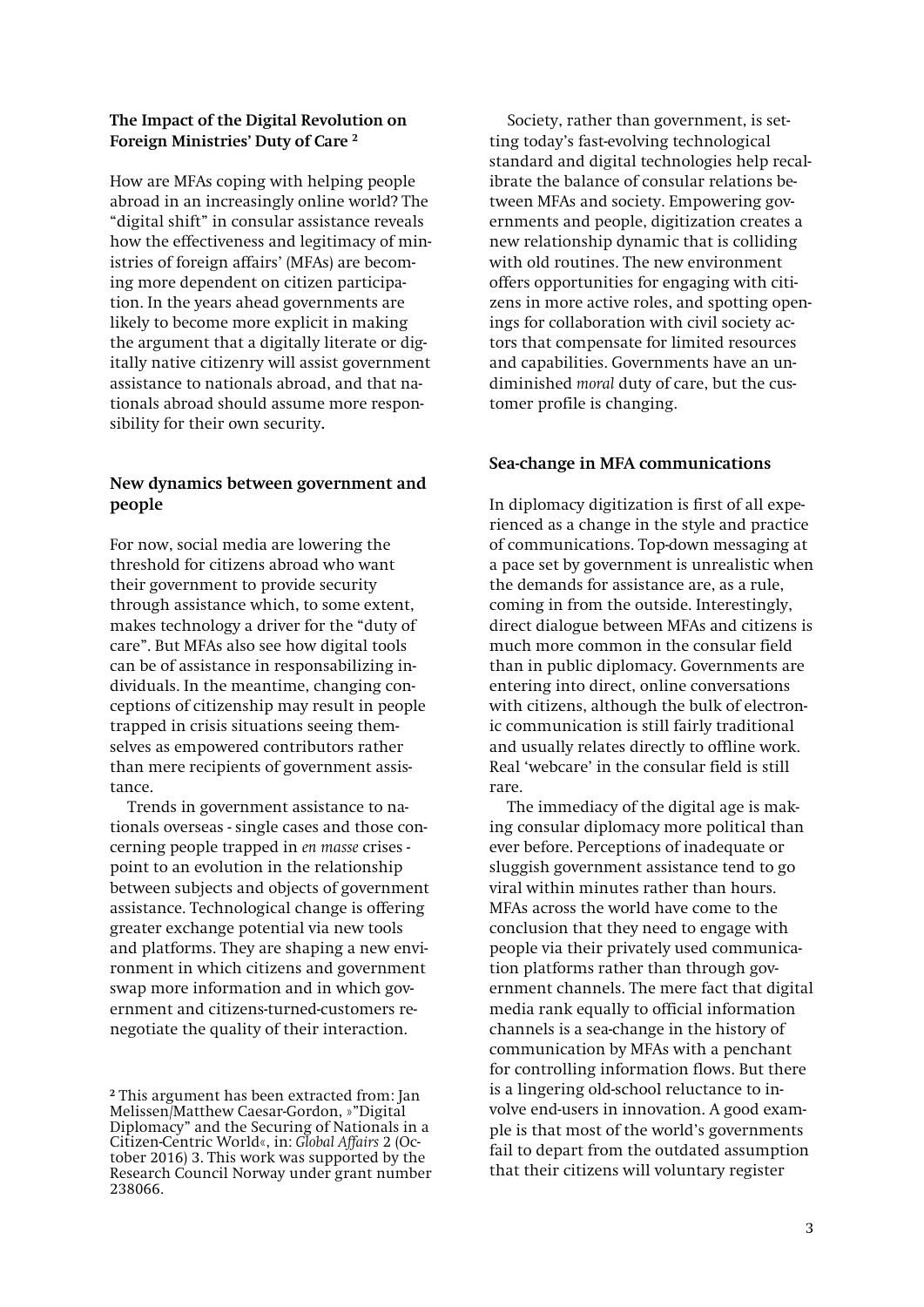before going abroad. Governmental bureaucracies have only partially come to terms with ever-changing norms underpinning their citizens' communicative behaviour.

#### <span id="page-3-0"></span>**Data reliability**

Governments in different parts of the world have learned lessons from public criticism of their relatively poor use of social media during the 2011 Arab Spring. Whilst social media were widely hailed for their mobilizing power in the Arab street, Western governments had little interaction with users of SMS, Facebook, Twitter or YouTube. The fluid realm of social media forces MFAs to think through the implications of operating in an increasingly online world. For the younger generations, social networking sites are all about connected communities embracing participation, openness and ongoing conversation, although privacy concerns are growing. Adapting language to home audiences in idiom that is appealing and effective constitutes a test for diplomatic and consular communication. Words have of course been crucial to all diplomacy from its inception, but in the open public space diplomatic language is an entirely different ball game, implying different types of risk on a changing diplomatic playing field. Diplomatic communication with different kinds of interlocutors will become more open, but never relaxed. Making mistakes will be considered unavoidable and more easily forgiven. But in the town square the diplomats' words will forever be weighed differently from the people they represent.

Data mining is at the heart of any operation aimed at securing nationals abroad, as well as the organization of data within the MFA in order to better manage work flow and customer use. If there is one thing that all MFAs are struggling with, it is that valid data are potentially obscured by the unreliable. In the 2016 advisory report Future FCO, digital diplomat Tom Fletcher makes a point that applies to MFAs the world over: "The FCO is not yet in a position to 'mine' even its own internal data for insight, which means we miss important patterns and trends." Regarding consular assistance, literature

varying from crisis management to information science advocates a move away from top-down control and dissemination of information to acceptance that the gathering of data and their provision to the public should become more socially distributed. Some of the recommendations may be challenging for those making decisions about securing people in real-life situations, such as the acceptance of a level of uncertainty in the data. Other suggestions that make a lot of sense are using social media and building online relationships before crises or working with partners that have trusted data, varying from companies to friendship groups, and analysing social media in the interests of assisting nationals abroad.

## <span id="page-3-1"></span>**From Nepal to Paris**

Reaching people is of critical importance during crises and a number of MFAs have begun exploring the potential of technologies enabling the targeting and messaging of people within given geographical areas. Public pressure paved the way for effective use of social media as a resource for crisis management. This implies a different way of government looking at society, and the ways in which it can help co-create solutions that were conventionally seen as a government responsibility. For many countries with citizens in Nepal, the 2015 earthquake "changed everything". As a perfect storm, it provided an opportunity for governments to improve on past performance and demonstrate the potential of social media in crisis response. The fruits of the lessons of Nepal, such as the need for continued staff training in social media usage and developing a robust data analysis capacity were employed at the time of the 2015 Paris attacks, both in terms of broadcasting advice via social media as well as encouraging the public to provide data themselves. The two contrasting consular emergencies in Asia and Europe experienced the challenge of balancing 'online' and 'offline'. The Paris crisis exhibited a much larger base of social media users tweeting and posting about the attack in a concentrated metropolitan area, however this produced an "information cascade",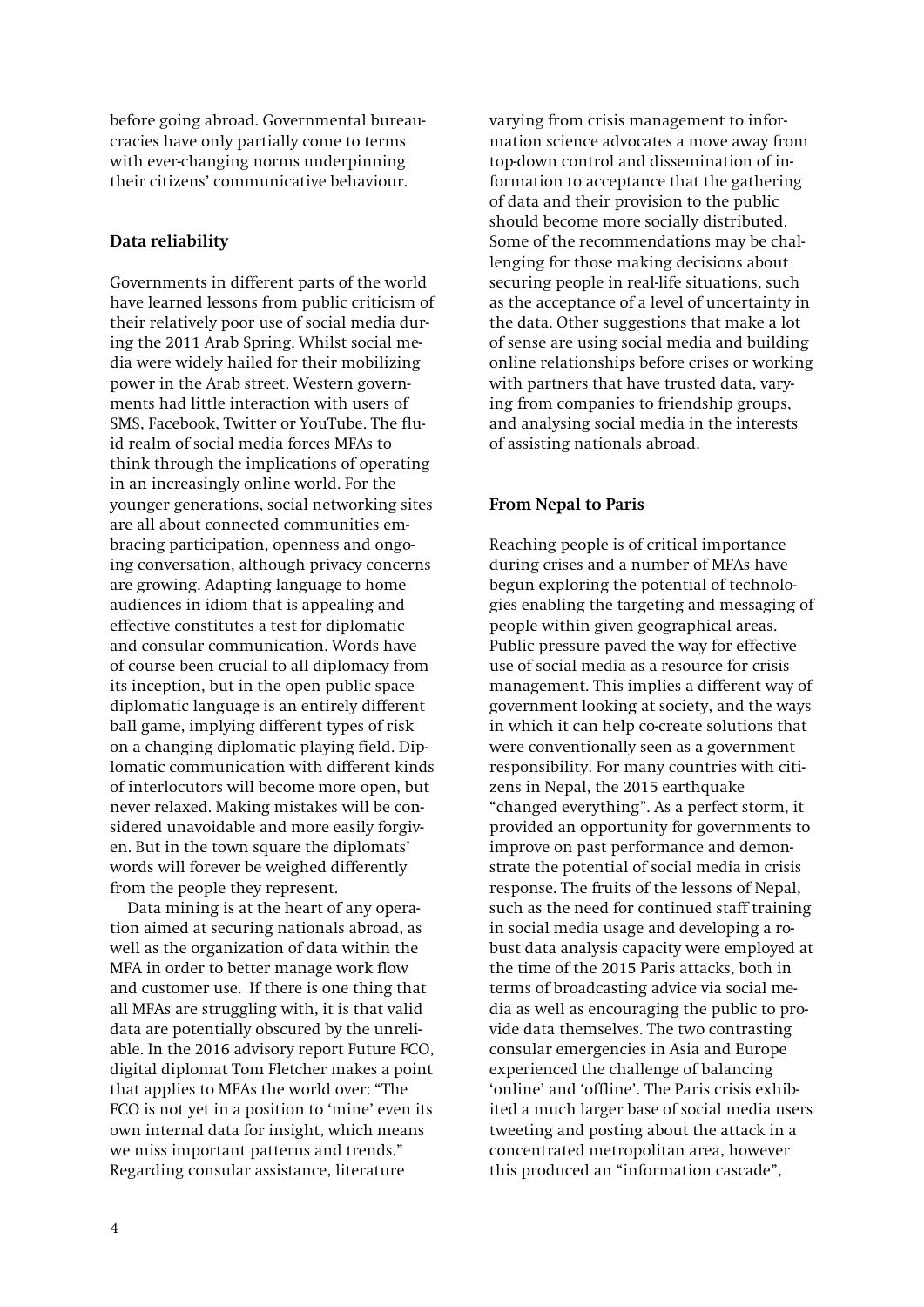whereby platforms like Twitter and Facebook were inundated with posts of dubious reality, complicating action on the ground.

## <span id="page-4-0"></span>**Geospatial mapping**

Social media use enables the merging of users' digital footprints with geographical data, so as to create a profile of people's movements. Geospatial mapping is still an ambitious undertaking for most MFAs and for some of them a distant prospect. During crises, most if not all of consular services can only detail where people are on a pie chart, but not yet on a dynamic map. The crowd-sourcing of information for these ends gives NGOs and aid responders large data sets with minimal devotion of their own resources. This appeals to MFAs facing budgetary restrictions and those that are confronted with an ever-growing demand for assistance. Volunteered geographic information offers much better results than proprietary data, although there are also partnerships with business. With citizen expectations as the main driver, plus the expected policy benefits from seeing people and their movements during emergencies where the security of nationals is at stake, the geospatial map should be added to the consular toolkit in the years to come.

## <span id="page-4-1"></span>**Staying abreast of digital trends**

Most digital innovations have been introduced as a result of public pressure, but in the professional culture of MFAs, citizendriven modes of operation can feel like a novelty. Another recent development breaking with tradition is that open source data are now accepted as "good enough", or even the best available information, in times of international emergencies. In the history of diplomatic communication, social media being used by people that are now being given equal status to official communication channels during crises is little short of revolutionary. As has become clear in the course of our argument, diplomats find themselves in an unstated race with a more digitally agile and savvy civil society, and MFA effectiveness in the consular field is now dependent on the ability to stay abreast of digital trends. Another notable change impacting on digital work practices in large-scale international crises is that successful collaboration with non-governmental actors has become a condition of success. This adaptation and change of work processes is often experienced as profound by the diplomats themselves, and bound to seep through and reinforce similar trends in non-service oriented diplomatic work.

## <span id="page-4-2"></span>**Understanding behavioural change**

Digitization offers an intriguing opportunity for breaking with the past, building on the recent trend among consular services across the world placing more emphasis on individuals taking more responsibility for their own actions when travelling abroad. This has to do with more participatory behaviour in international crises, with people casting themselves as empowered contributors rather than victims or spectators. In the realm of the duty of care there is room for a more nuanced picture than that of MFAs as service providers and citizens as passive recipients of assistance. Other recent research points to shifting perceptions of citizenship and changing civic information styles based on diversifying and sharing content, selfexpression, participation and problemsolving<sup>3</sup> .

## <span id="page-4-3"></span>**Renegotiating government-citizen relations**

MFAs and the public are entering an age in which digital citizens' behavioural codes are in flux and thus contribute to the reconfiguration of the relationship between MFAs and the public. This exploration of the effect of digitization on crisis assistance to nationals abroad throws a light on key changes in how an empowered domestic public and empowered government see one another. Consular assistance in the digital age constitutes

<sup>3</sup> Wells, »Two eras of civic information and the evolving relationship between civil society organizations and young citizens«